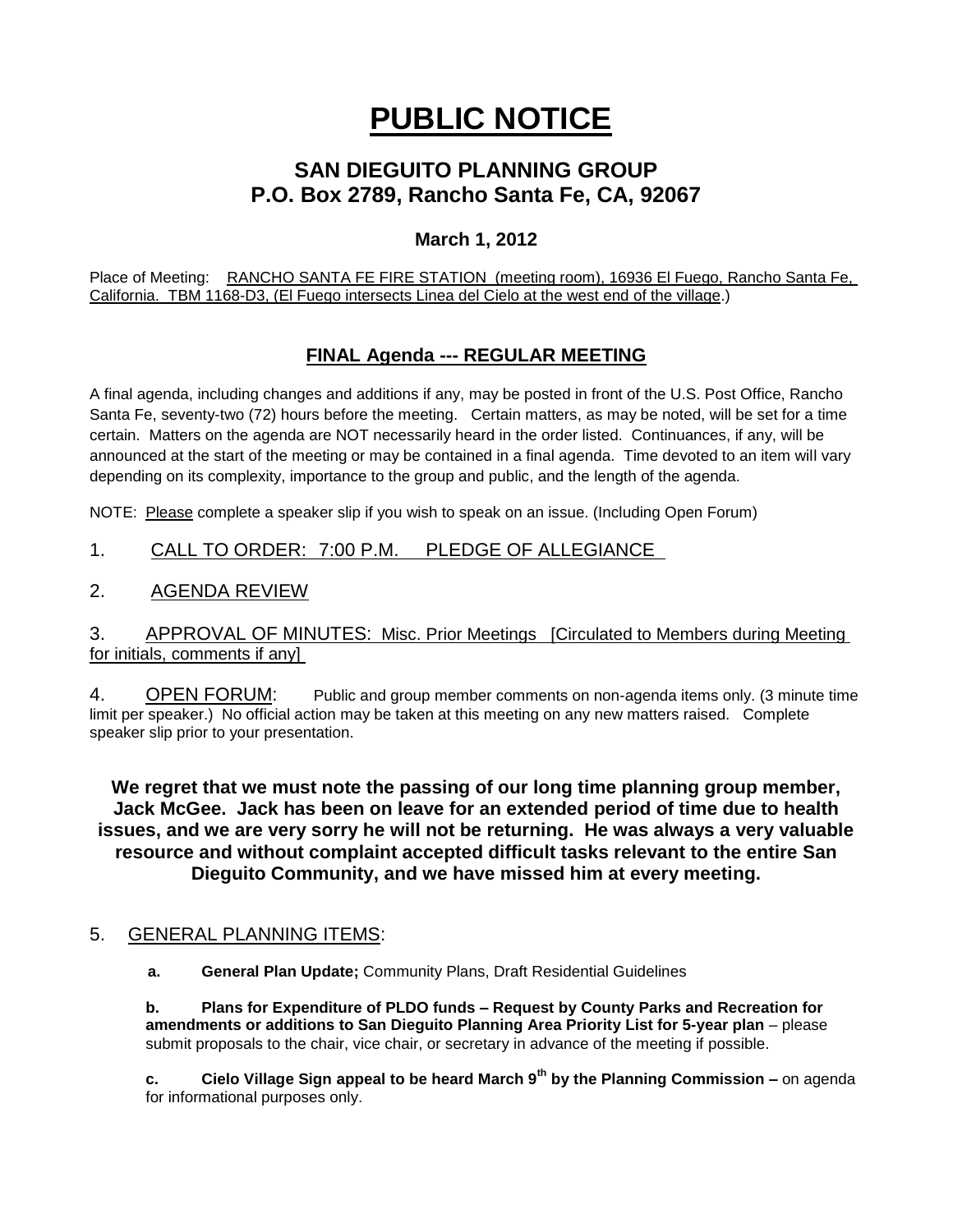**d. SDG&E presentation** re: wood to steel poles, fiber optic cable install **[Time certain 7:30]**

**e. Escondido General Plan Update -** possible action on recommendations for changes, EIR update – particular attention to Eden Valley and Harmony Grove – including by not limited to compatibility with surrounding uses and traffic access.

**f. Tiered Equine Ordinance POD 11-011** – possible comment on proposed ordinance.

**g. Ethics Training Costs for Planning Group Members –** discussion of alternatives.

**h. Update: S96-048, T-Mobile Facility at 6031 La Flecha** has been withdrawn by applicant.

**i. Discussion of Red Tape Task Force Report – possible response –** includes possible review of Valley Center member manual, for possible adoption by planning group to address issues; possible acceptance of approved points from February  $2^{nd}$  meeting of chairs of planning and sponsor groups.

**j. County of San Diego – Climate Action Plan – available for review at**  http://www.sdcounty.ca.gov/dplu/Public\_Review\_Non-CEQA.html

## 6. MAJOR PROJECTS AND LAND USE ITEMS:

**A. 3300-10-037 (P10-037RPL1], REZ 10-004 P 10-037 REZ 10-004 CHINESE BIBLE MUP/REZONE – KIVA 09-0117132 – Santa Fe Valley Chinese Church 16919 Four Gee Road n/o Tallus Glen.** Proposed church in Santa Fe Valley Specific Plan area – 1000 seat main sanctuary, to expand to 1500, with classrooms, offices recreation, school, and ancillary uses. 43 ft. high with two 57 ft. towers; S88 zone to RS-2 zone Applicant contact: Ron Harper, Jr. 858-449-4425 Planner: Bruce Liska **[May be continued]**

**B. STP 10-025 3501-10-025-01 Gilding Residence Lot 313 Crosby Estates -** site plan modification, Top O' the Morning Way and The Road to Reo - APN 267-210-18 appl. Contact: Mark Radford 760-432-0348 Planner: Ira Epstein 858-759-0255

**C.** AD 12-004 Administrative permit for entry gate structure and signage. County planner: Don Kraft **[to be set 2/16/12 – additional description to follow]**

**D. Maitland Site Plan Waiver Request – apn 286-360-02 –** Request for approval of as-built additions to residence – 856 sq. ft., including bedroom, baths, extended family room – one story – subject to El Apajo D Designator Applicant Contact: John Jensen 858-756-2526 Planner: Ira Epstein

**E. 3813-11-001 [REZ 11-001] – TM 5669 –SPA-11-001, STP 11-014] - Crosby Enclave** apn 267-190-03- 00 s/e corner of Del Dios Hwy and Bing Crosby Boulevard, north side of entry to Crosby Estates – requires rezone from S88/A70/RR to RS7, specific plan amendment, site plan review, and subdivision map; Proposal would increase density from 3 single family residential units to 15 lots with 13 dwelling units on 8 acres, entry from Bing Crosby Blvd. - @ 52% of property below 15% slope, with >40% above 50% slope – minimum net lot size @6300 sq. ft. [@ 0.15 acre] Owner: TOR Investments; Applicant Californa West Communities – contact Dan Rehm 858-558-4500 Planner: TBA **[To be cont'd]**

**F. Discussion of Red Tape Task Force Report –** possible response.

**G. AD 12-004 Pilasters at Mission Ranch Lots 1 & 23** - applicant California West Communities, Mike Lake, 760-918-2823 – County Contact: Don Kraft 858-694-3856

**H. AD 11-045 Mission Ranch – Admin Permit for Guest Living Quarters – apn 678-032-10,11,17 & 18 – Maxine Lane -** construction of 4 guest living quarters on 4 existing lots, 600 sq. ft. each – dw. units from 4238 to 4555 sq. ft. on lots of less than 20,000 sq. ft. – zoning ordinance section 6156.k - East of Alva Road – north and south of future extension of Ralph's Ranch Road Contact Person: Mary Nettles 760-918-2829 –

**I. 3500-12-002 (STP12-002) Cornell Site Plan "D" designator—El Apajo and Via de Santa Fe; design** plan review for single family residence with 4 car garage attached by a patio cover on he left hand side of the main house